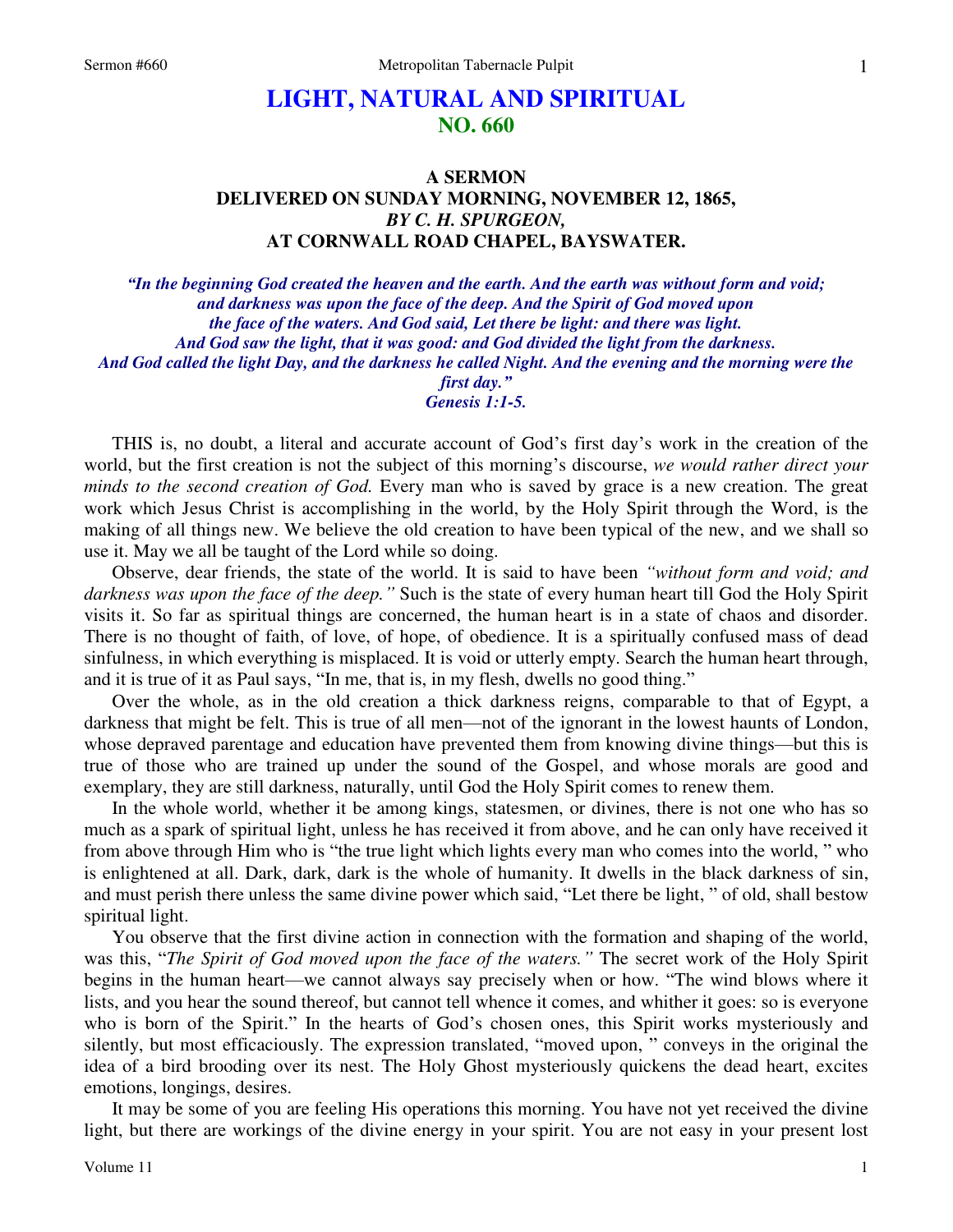estate. You are discontented to be what you now are. You are desirous to enter into God's marvelous light. For this I thank God, and take it as a hopeful symptom, and I pray that He may, this morning, if it be His gracious will, lead you farther, and make you feel today that early operation of divine grace, by which light is given to the darkened soul.

**I.** In considering the text, we shall notice FIRST THE DIVINE DECREE. God said, "Let there be light, " and there was light.

The Lord Himself needs no light to enable Him to discern His creatures,

### *"Darkness and light in this agree, Great God they're both alike to Thee."*

He looked upon the darkness, and resolved that He would transform its shapeless chaos into a fair and lovely world.

 We shall observe that the work of grace by which light enters the soul is a *needful* work. God's plan for the sustaining of vegetable and animal life, rendered light necessary. Light is essential to life. There are few operations which can be carried on in the world at all, without some degree of light, and certainly no heart can be saved without spiritual light. It is light, my brethren, which first shows us our lost estate, for we know nothing of it naturally.

We think that we are righteous, that all is well with our souls. But when the divine light comes in, we discover that we are fallen in Adam, and are terribly undone. Naturally we think that we are no worse than others, that if we have offended, our offenses are very minor, and almost deserve to be pardoned. But when light enters, the exceeding sinfulness of sin is discovered. This causes pain and anguish of heart. But that pain and anguish are necessary in order to bring us to lay hold on Jesus Christ, whom the light next displays to us.

 No man ever knows Christ till the light of God shines on the cross. You may look at a picture of the bleeding Jesus, you may read the story of His wounds, but you have not seen Christ, so as to be saved by His death, unless the light of His Spirit has revealed Him to you as the great substitute for sinners, the surety of the new covenant, and suffering in your room, and place, and stead. You know Him not, unless the mysterious light has led you to read these words as your own, "He loved me, and gave himself for me." Neither our state, nor our sin, nor our Savior can we see without light.

 You who worship God, but are not converted, are like the men of Athens who worshipped an unknown God. You do not feel Him to be a real existence. You do not come near to Him. You have no true love to Him. You cannot cry, "Abba Father, " you are not made partakers of the divine nature, and you can never be brought near to God unless heavenly light shall manifest God to you as your God who in eternal purposes chose you to be His, and by the gift of His dear Son has bought you to be His own forever.

 The great truths of heaven, hell, and immortality, are not clearly perceived till the light shines on them. You receive them as matter of settled doctrine, because you have been taught them from your youth up, but He who brings life and immortality to light is Christ Jesus, and without the light, life and immortality are mere names, not real things to you.

 Beloved, if we could save men by the application of drops of water, or by giving them bread and wine to eat and drink—if we were so foolish as to believe that souls could be affected by physical substances, and that the hearts of men could be renewed by external observances, there would be no need of light, but ours is a religion which appeals to the understanding, which acts upon the will, which moves the heart, and herein little can be done with men while they are in spiritual darkness. They must have light, or else they cannot see. And if they cannot see, they cannot receive. For looking to Jesus is the Gospel mode of receiving. So, beloved, the making of light was absolutely necessary in the world, and the creation of God's light in the heart of man is a most necessary work.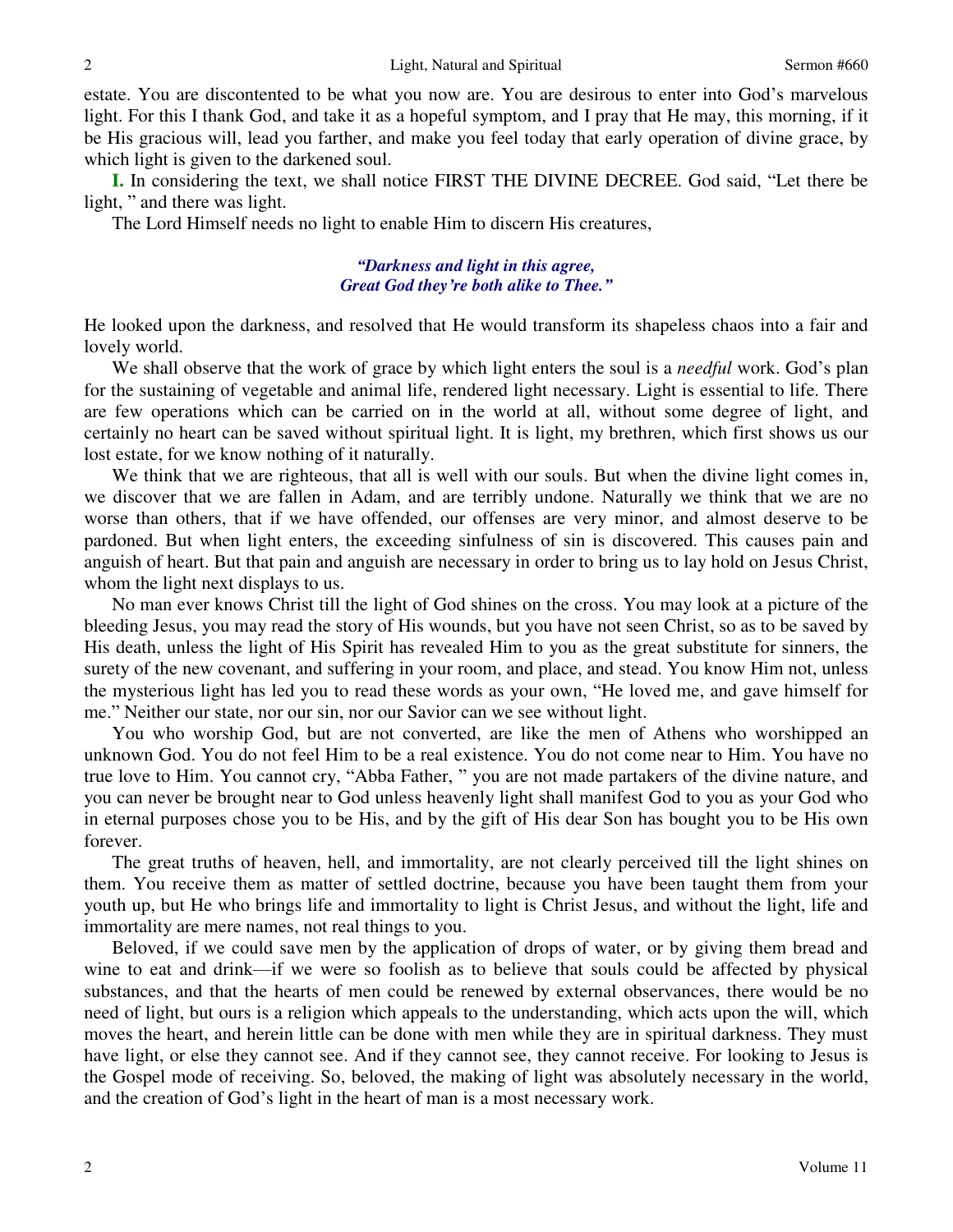Next observe it was a very *early* work*.* Light was created on the first day, not on the third, fourth, or sixth, but on the first day. And one of the first operations of the Spirit of God in a man's heart is to give light enough to see his lost estate, and to perceive that he cannot save himself from it, but must look elsewhere.

 Come, dear hearer, have you seen the glory of God in the face of Jesus Christ? Are you resting upon Him as all your salvation and all your desire? Have you light enough to look to Him and to be saved, leaving all your former boastings, nailing them all to His cross, and taking Him to be your all in all? It is a very early work of divine grace, I say, to show you that you are a sinner, and to reveal to you that you have a Savior. It is the first day's work, and I have no right to believe myself to be a new creature in God at all, unless I have received light enough to know those two great and weighty facts—myself lost in Adam but saved in the second Adam, undone by sin, but restored by the Savior's righteousness.

 It is well for us to remember that light-giving is a *divine* work. God said, "Let there be light, " and there was light. O beloved, how often have I said it, and there has been no light whatever! These eyes have often wept over unenlightened souls, but my glistening tears could not give them a ray of light! Have I not bowed my knee, and prayed full many a time for the conversion of men, and though prayer has power because it links man with God, yet in itself it has none, for our prayers for others can do nothing whatever for them till JEHOVAH Himself says, "Let there be light."

 Dear hearer, the Lord must come into distinct and direct contact with your spirit or else your darkness will become the outer darkness of eternal ruin. Speak of what your free will can do, of what your creature ability can do! Alas, these can do nothing whatever for you! They will plunge you deeper and deeper into the blackness of darkness forever, but into the light of God you never can come and never will come, unless that eternal voice shall say, "Let there be light." Let us always remember this in preaching the Gospel, and never depend upon man, or upon the Word alone, but be this our prayer, "Oh God, do Your work, for You alone can do so effectually."

 This divine work is *wrought by the Word.* God did not sit in solemn silence and create the light, but He spoke. He said, "Light be, " and light was. So the way in which we receive light is by the Word of God. Faith comes by hearing, and hearing by the Word of God. Christ Himself is the essential Word, and the preaching of Christ Jesus is the operative Word. We receive Christ actually when God's power goes with God's Word—then we have light. Hence the necessity of continually preaching the Word of God. If I preach my own word, no light will go with it, but when it is God's Word, then I may expect that light will follow.

Oh! to preach Christ's cross. My brethren and sisters, choose no ministry but that which savors much of God's Word, and especially of the Word Christ Jesus. Better to preach one sermon full of Christ, than a thousand in which He shall be left out. "I, if I be lifted up, will draw all men unto me." The great magnet and loadstone of Gospel attraction is Christ Himself, and if we leave Him out, it is as though we should expect the world to receive light without the Almighty Word.

 While light was conferred in connection with the mysterious operation of the Holy Spirit, it was *unaided by the darkness itself.* How could darkness assist to make itself light? Nay, the darkness never did become light. It had to give place to light, but darkness could not help God. If your understanding could resolve darkness into its elements, can you see anything in it which can help to bring the day? If you can, I cannot. Look at your own fallen nature, is there anything there which could assist in the great work of salvation? If you think so, you know not yourself!

 The power which saves a sinner is not the power of man. The power of man must die, for its only use is to stand out as far as it is able against the power of God. For the carnal mind is enmity against God, and is not reconciled to God, neither indeed can be. You cannot extract out of any amount of darkness a single beam of light. And you cannot extract out of any amount of flesh, purify it, educate it, direct it, guide it as you may, you cannot extract anything like spiritual light, that must come from above.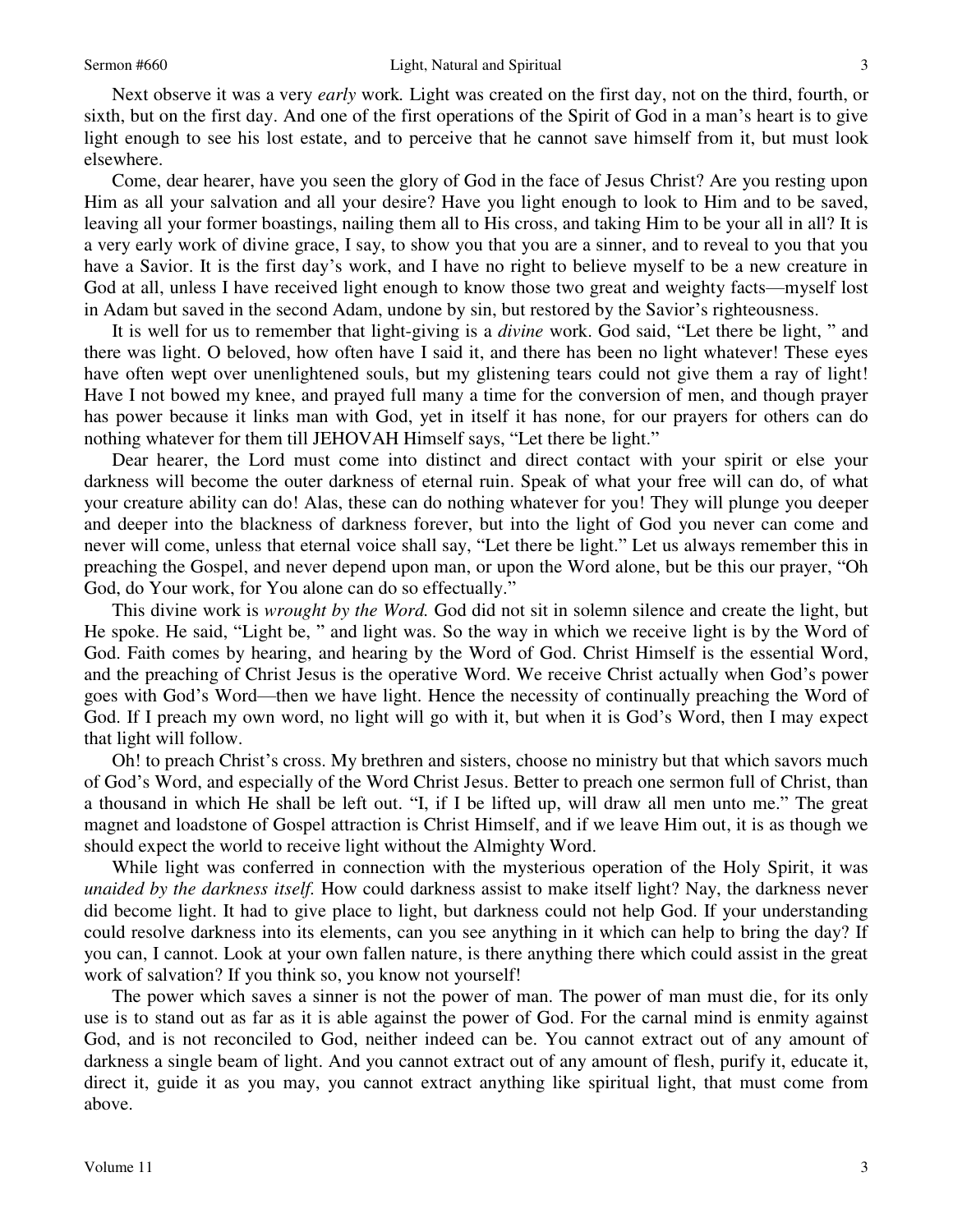"You must be born again." Do not think Christians are made by education, they are made by creation. You may wash a corpse as long as ever you please, but you cannot wash *life* into it. You may deck it in flowers, and robe it in scarlet and fine linen, but you cannot make it live. The vital spark must come from above. Regeneration is not of the will of man, nor of blood, nor of the will of the flesh, but by the power and energy of the Spirit of God, and the Spirit of God alone.

 As this light was unassisted by darkness, so was it also *unsolicited*. There came no voice out of that thick darkness, "Oh God, enlighten us." There was no cry of prayer, no note of desire that God would send light. The desire and the thought began with deity, not with the darkness. He said, "Let there be light, " and there was light. The first work of grace in the heart does not begin with man's desire, but with God's implanting the desire. Dear hearer, if you desire to be saved by grace, God gave you that desire, for you could never get as far as that apart from Him. Your darkness can be darkness, and that is all it can be. It cannot long for, or aspire after light. In fact, if your soul longs after light, it has some light already—a sincere desire is a part of that divine light and life, and must have come from above.

 See then the ruin of nature and the freeness of grace. Void and dark, a chaos given up to be covered with blackness and darkness forever, and while as yet it is unseeking God, the light arises, and the promise is fulfilled, "I am found of them that sought me not: I said, behold me! behold me, to a people that were not a people." While we were lying in our blood, filthily polluted, defiled, He passed by, and He said in the sovereignty of His love, "Live, " and we do live. The whole must be traced to sovereign grace. From this sacred well of discriminating, distinguishing grace, we must draw water this morning, and we must pour it out, saying, "Oh Lord, I will praise Your name, for the first origin of my light was Your sovereign purpose, and nothing in me."

 Before we leave this point I must have you notice that this light came *instantaneously*. The Hebrew suggests this far better than our translation, it is sublimely brief. "Light be: light was." Here let us observe that the work of giving spiritual light is instantaneous. No matter through what process you may go which you may conclude afterward to have been preparatory to the light, and there is such a process, the Spirit of God brooded over the face of the waters before the light came, yet the absolute flash which brings salvation is instantaneous. A man is saved in a moment.

 From death to life is not the work of years, it is done at once. Saul of Tarsus rides to Damascus foaming at the mouth with threats against God's saints. Jesus Christ appears to him, and Saul of Tarsus becomes Paul the humble follower of Jesus, in a moment. And all conversions, though they may seem to you gradual, must be like this, for Paul says, "To me first God showed forth all longsuffering for a pattern to them that believe, " as if Paul's salvation was the pattern upon which all others are cut.

 There must be a time in which you were dead, and then another instant in which you were alive. So with darkness. There must be a period in which you have no light, and another period in which you have some light, and that transition must be an instantaneous one. O that the Lord would work a great work this morning. It is in His power, if so He wills it, to turn every one of your hearts to Himself. Let Him but speak the word and say, "Light be!" and no matter how dark the sinner's mind, if the divine decree shall go forth, "Light be, " that depraved, foolish, drunken sinner will in a moment feel his heart begin to melt.

 As it is instantaneous, so it is *irresistible*. Darkness must give place when God speaks. Some ascribe omnipotence to the will of man, and lift man up to a sort of rivalry with God. Beloved, man has power to resist the ordinary motions of the Spirit, but when the Holy Ghost comes to effectual work, and puts forth His mighty power, who shall stay His hand, or say unto Him, "What dost Thou?" "I will have mercy on whom I will have mercy, and I will have compassion on whom I will have compassion, " is the divine claim of old, and it is true of our God to this day. Oh! how glorious is God when we think of Him thus! I could not worship a little God, but when I think of my great God as looking down upon the blackness and darkness of human nature, and saying, "Let there be light, " and light comes at once, then I magnify God for His grace, and bless His name!

**II.** The second point is DIVINE OBSERVATION.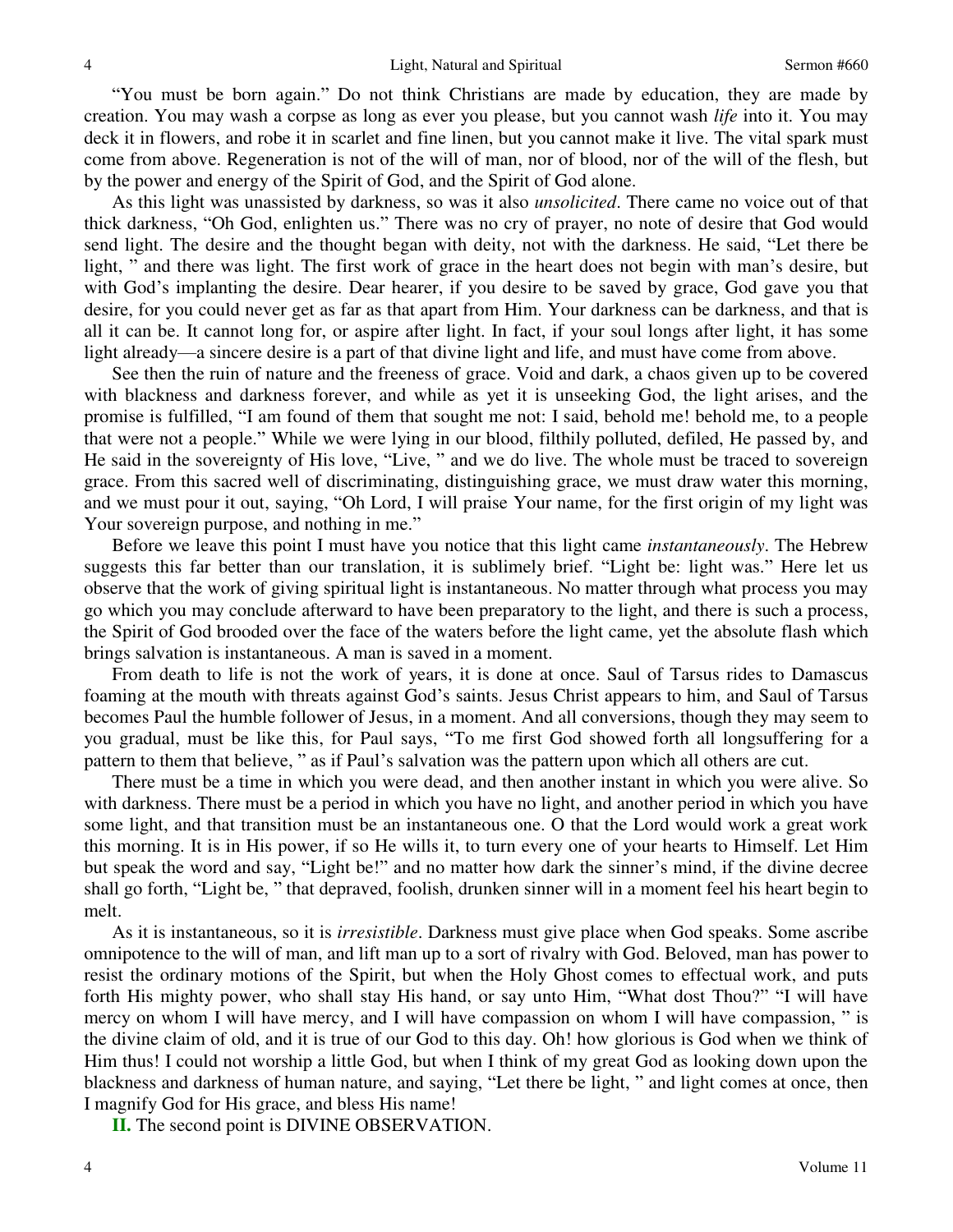We read in the fourth verse, *"And God saw the light."* Does He not see everything? Yes, beloved, He does, but this does not refer to the general perception of God of all His works, but is something special. "God saw the light", He looked at it with satisfaction, gazed upon it with pleasure. I received, this morning, great satisfaction in turning over those few words in my own mind, "God saw the light." I thought to myself—Ah! the Lord looks with special observation upon His own work of grace in His people. If the Lord has given you His light, dear friend, no matter though you may only just now have received it, God looks on that light with an eye with which He does not view other things. He sees all other things in His omniscience, but He sees this light in you as His offspring, as dear to Himself as His own handiwork. He looks upon it with satisfaction. He sees it with tender observation.

 A father looks upon a crowd of boys in a school, and sees them all, but there is one boy whom he sees very differently from all the rest. He watches him with care, it is his own child, and his eyes are especially there. Brethren, though you have come here sighing and groaning because of inbred sin, the Lord sees what is good in you, for He has put it there. Satan can see the light and he tries to quench it, God sees it and preserves it. The world can see that light and hates it, and would, if possible, extinguish it. But God sees it, and He restrains the world, that it cannot utterly take from you the vital spark.

 Sometimes *you* cannot see the light, and I do not suppose it is in the nature of light to perceive itself, but God saw the light, and that is better. It is better that God should see grace in me than that I should see grace in myself. It is very comfortable for me to know that I am one of God's people—I cannot have much joy and peace in believing, unless I have the gracious assurance of this fact, but still that fact is not the foundation of my hope, for, whether *I* know it or not, if the Lord knows it, I am still safe. This is the foundation, "The LORD knows them that are his."

 You and I are apt to say of such a one, "What a Christian he is." Very likely his religion is all external show, and the Lord has no regard unto his offering any more than He had unto the offering of Cain. We look at that Pharisee, standing in the Temple with his phylacteries, and hear him saying, "God, I thank you that I am not as other men are, " and we envy him and think what a noble saint he is, but the Lord knows him, and sees no light in him. But that poor humble publican who stands in the corner and dares not lift so much as his eyes unto heaven cannot see any light in himself, but God sees the light in him, and that man goes down to his house justified rather than the other.

 You may be today going down, down into the vaults of despondency and even despair, ah, but if your soul has any longing towards Christ, and if you are still seeking to rest in Him, God sees the light, and He will take care to discern between you and the darkness and to preserve you even to the day of His Son's appearing. Beloved, it is most pleasant to the believer to know that God's eye is never taken off from that work of grace which He has begun.

 Here is a promise. "I, the Lord do keep it: I will water it every moment lest any hurt it: I will keep it night and day." Now this is—I must say again—this is a precious thought to those of you who have watched and guarded yourselves, and felt your own powerlessness to do so, and who are ready to give it up because you have thought, "Well, I cannot watch always and I fear I shall become a prey to temptation." The Lord watches you and He sees the light. He has His eyes always fixed upon the work of grace that is in your soul.

 It is observable that in the New Testament we find the apostles mentioning the virtues of the saints, but very seldom that they say anything about their faults. Take, for instance, Abraham. His faith is extolled, but nothing is said about his equivocation. In the case of Rahab, her faith is magnified, but nothing is said about her lying. Why is that? Is it not because God saw the light, and when He was writing this Book of the new creation, He said nothing of the darkness? He saw His own work and would not regard the devil's work, and the work of fallen human nature too, but He had respect only to the light.

**III.** We pass on to the third point, and that is, DIVINE APPROBATION.

"God saw the light, *that it was good."* Light is good in all respects. The *natural* light is good. Solomon says, "It is a pleasant thing to behold the sun." But you did not need Solomon to inform you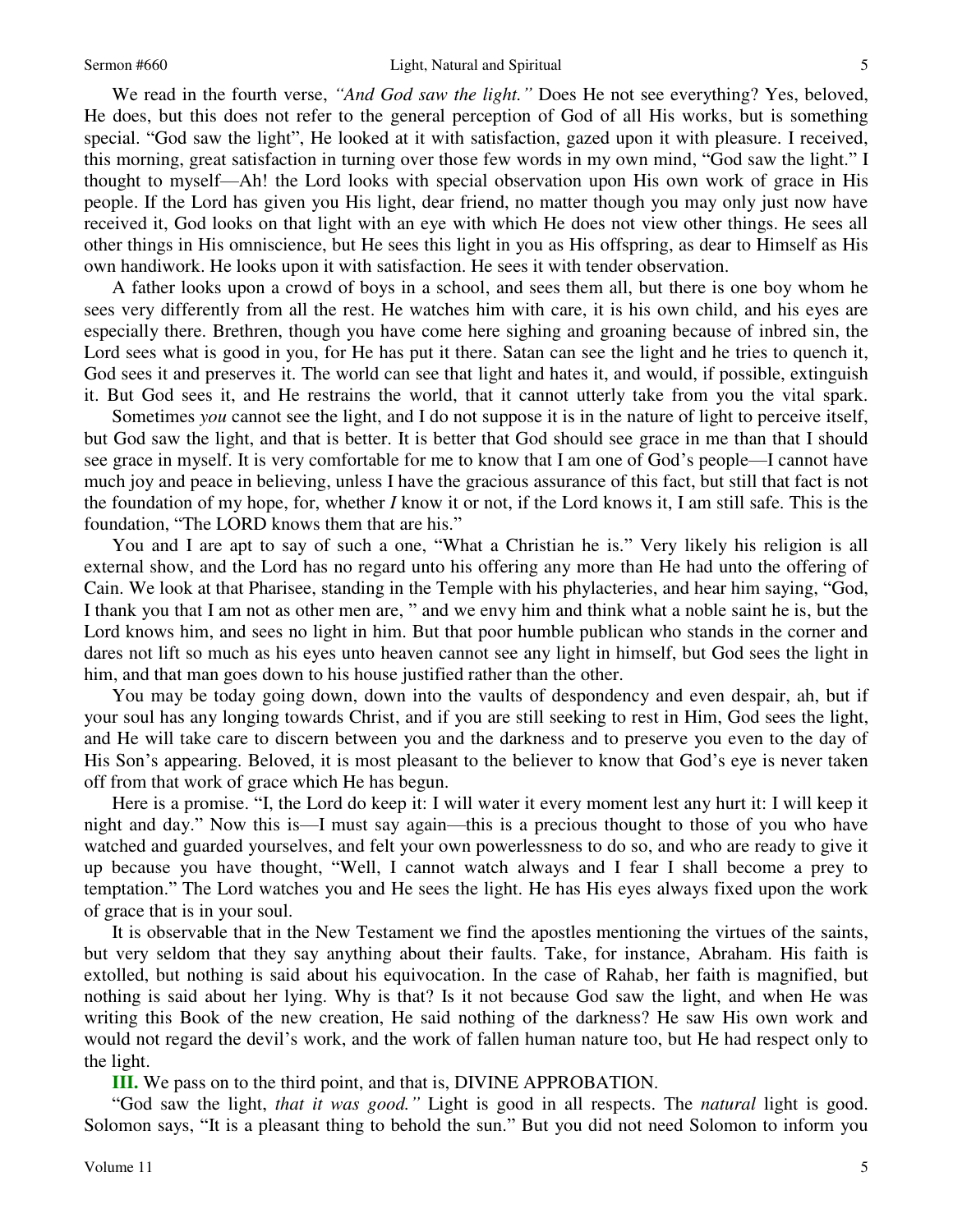upon that point. Any blind man who will tell you the tale of his sorrows will be quite philosopher enough to convince you that light is good. *Gospel* light is good. "Blessed are the eyes which see the things which you see." You only need to travel into heathen lands, and witness the superstition and cruelty of the dark places of the earth, to understand that Gospel light is good.

 As for *spiritual* light, those who have received it long for more of it, that they may see yet more and more the glory of heaven's *essential* light! O God, You are of good the unmeasured Sea. You are of light both soul, and source, and center. Whether, then, we take natural light, Gospel light, spiritual light, or essential light, we may say of it, as God did, that it was good.

 But we are speaking now of spiritual light. Why is that good? Well, it must be so, *from its source*. The light emanates from God, in whom is no darkness at all, and as it comes absolutely and directly from Him, it must be good. As every good gift, and every perfect gift is from above, so everything which comes from above is good and perfect. The Lord distributes no alloyed metal, He never gives His people that which is mixed and debased. Your words, O God, are pure as silver tried in the furnace of earth purified seven times. The light of the new nature is good when we consider its origin.

 It is good, again, when we consider *its likeness.* Light is like to God. It is a thing so spiritual, so utterly to be ungrasped by the hand of flesh, that it has often been selected as the very type of God. Certainly the new nature in man is like to God. It is, in fact, the nature of God implanted in us. The Holy Ghost dwells in us, and is the *radix*—the root of the new nature by which we become akin with the Most High. The Spirit of adoption by which we cry, "Abba, Father, " is the Holy Spirit Himself working in us to will and to do of His own good pleasure. Ignatius used to call himself, Theophorus, or the God-bearer. The title might seem eccentric, but the fact is true of all the saints—they bear God about with them. God dwells in His saints as in a temple.

 It is good, also in its *effect*. It is good for a man to know his danger—it makes him start from it. It is good for him to know the evil of his sin—it makes him avoid it, and repent of it. It is good for him to know a Savior's love—it leads him to trust the Savior, and brings him to pardon, to justification, and to eternal life. It is good to have the light which reveals the God of love, for without Him we are aliens, orphans, houseless wanderers. It is good to have the light to see the world to come, that we may escape its agonies, that we may seek after its glories. It is good to have light in all respects, for otherwise, like blind men, we should wretchedly and miserably wander in a labyrinth, and miss our way to glory and to God. Light is good in its effects.

 It is good, moreover, because it *glorifies God.* Where would God's glory in the outward universe without light? Could we gaze upon the landscape? Could we stand upon the hilltop and drink in the view, and then praise the glorious Maker who had made these marvelous works if there were no light? I question whether those first-born sons of light, the angels, would have a song to sing before the eternal throne, if light were taken away.

Certainly, beloved, spiritual light brings glory to God. It prostrates us in the dust, but it lifts HIM up. Spiritual light shows us our emptiness, our poverty, our wretchedness, but it reveals in blessed contrast His fullness, His riches, His freeness of grace. The more light in the soul, the more gratitude to God. The more we know of Christ, and the covenant of grace, and of God Himself, the louder and sweeter is that song which our glad hearts send up to the eternal throne.

 Let me say of the work of God in the soul as compared to light, that it is good in *the widest possible sense.* The new nature which God puts in us never sins, it cannot sin, because it is born of God. "What," say you, "Does a Christian never sin?" Not with the new nature. The new nature never sins, the old nature sins. It is the darkness which is dark, the light is not darkness. The light is always light. It is not possible that the Christ who dwells in us could sin.

 I again repeat the words, "He cannot sin, because he is born of God." He keeps himself so that the evil one touches him not. What sin there is in the believer comes from the remnants of corruption. The spirit which is implanted never can sin, never can have communion with sin, any more than light can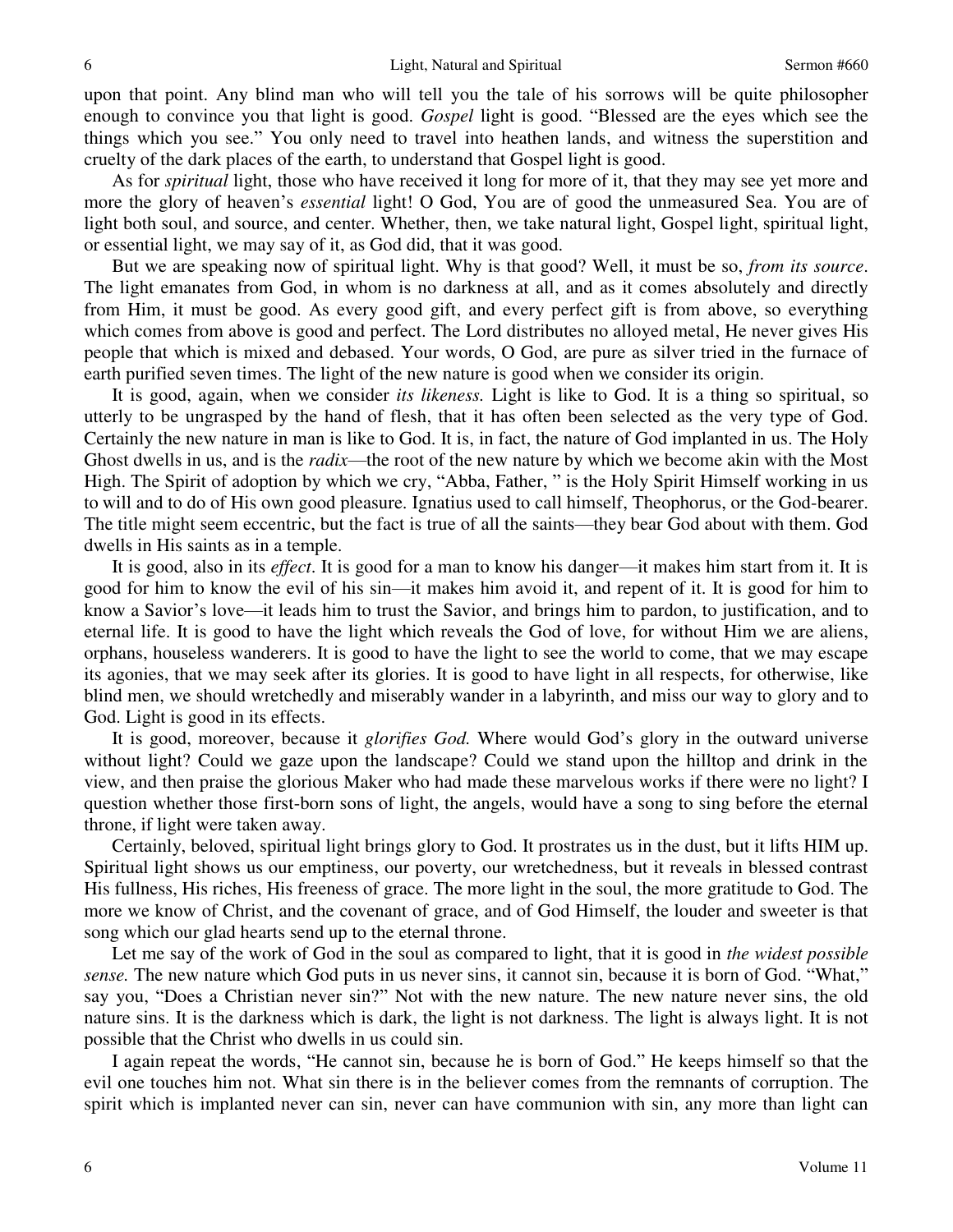have communion with darkness. It is good—so good that it is the very same life which shall enter heaven.

 You must not suppose that a believer will have a new life granted to him when he gets to heaven. Beloved, he will never die. The flesh dies, but the new nature which God gives to us is as immortal as God Himself. It can neither be quenched here by temptation, nor there by the act of death. The love which is in Christ Jesus our Lord is everlasting, ever living. And though corruption and worms destroy this body, yet the new-born spirit, like the light, will never see corruption. Jesus Christ has Himself said, "He that lives and believes in me shall never die."

 The new nature shall never die. Its light shall develop itself from dawning twilight into the splendor of noonday, and shall abide everlastingly in fullness of glory, according to the promise, "Your sun shall no more go down, neither shall your moon withdraw itself: for the LORD shall be your everlasting light, and the days of your mourning shall be ended."

**IV.** Now I must, by your patience, take you to the next point, which is, DIVINE SEPARATION.

 It appears that though God made light there was still darkness in the world. Read the fourth verse, *"And God divided the light from the darkness."* Beloved, the moment you become a Christian, you will begin to fight. You will be easy and comfortable enough, as long as you are a sinner, but as soon as you become a Christian, you will have no more rest. John Bunyan was no great poet, but sometimes he struck out great truths of God in his rhymes. He has this one—

#### *"A Christian is seldom long at ease When one trouble's gone another doth him seize."*

 This is very true, because a believer is a double man. There are two principles in him. At first, there was but one principle, which was darkness. Now light has entered, and the two principles disagree. So observe this separation. One part of the divine work in the soul of man is to make a separation *in the man himself.* I will put this plainly, and it shall be a test between a child of God and the child of darkness this morning.

 Do you feel an inward contention and war going on? Can you read these verses and understand them, they are very strange verses, they are taken out of the same psalm and follow each other. "So foolish was I and ignorant, I was as a beast before you. Nevertheless, I am continually with you. You hold me by my right hand." There are hundreds of people who, if you were to preach from that text would say, "Why the man contradicts himself. He makes himself out to be a beast, and yet he says he dwells near to God!" Ah, none but the believer knows that secret.

 You remember the apostle Paul's own words in the seventh chapter of Romans. Many stupid people who are ignorant of the inner life make it out that Paul could not have been a Christian at all when he wrote those words, but he was an advanced believer, and only advanced believers can sympathize with him. "For that which I do I allow not: for what I would, that do I not; but what I hate, that do I. If then I do that which I would not, I consent unto the law that it is good. Now then it is no more I that do it, but sin that dwells in me. For I know that in me (that is, in my flesh), dwells no good thing: for to will is present with me; but how to perform that which is good I find not. For the good that I would I do not: but the evil which I would not, that I do. Now if I do that I would not, it is no more I that do it, but sin that dwells in me. I find then a law, that, when I would do good, evil is present with me. For I delight in the law of God after the inward man: but I see another law in my members, warring against the law of my mind, and bringing me into captivity to the law of sin which is in my members. O wretched man that I am! Who shall deliver me from the body of this death? I thank God through Jesus Christ our Lord. So then with the mind I myself serve the law of God; but with the flesh the law of sin. There is therefore now no condemnation to them which are in Christ Jesus."

 Permit me to put these two verses together, "O wretched man that I am, who shall deliver me from the body of this death? There is therefore now no condemnation to them which are in Christ Jesus, who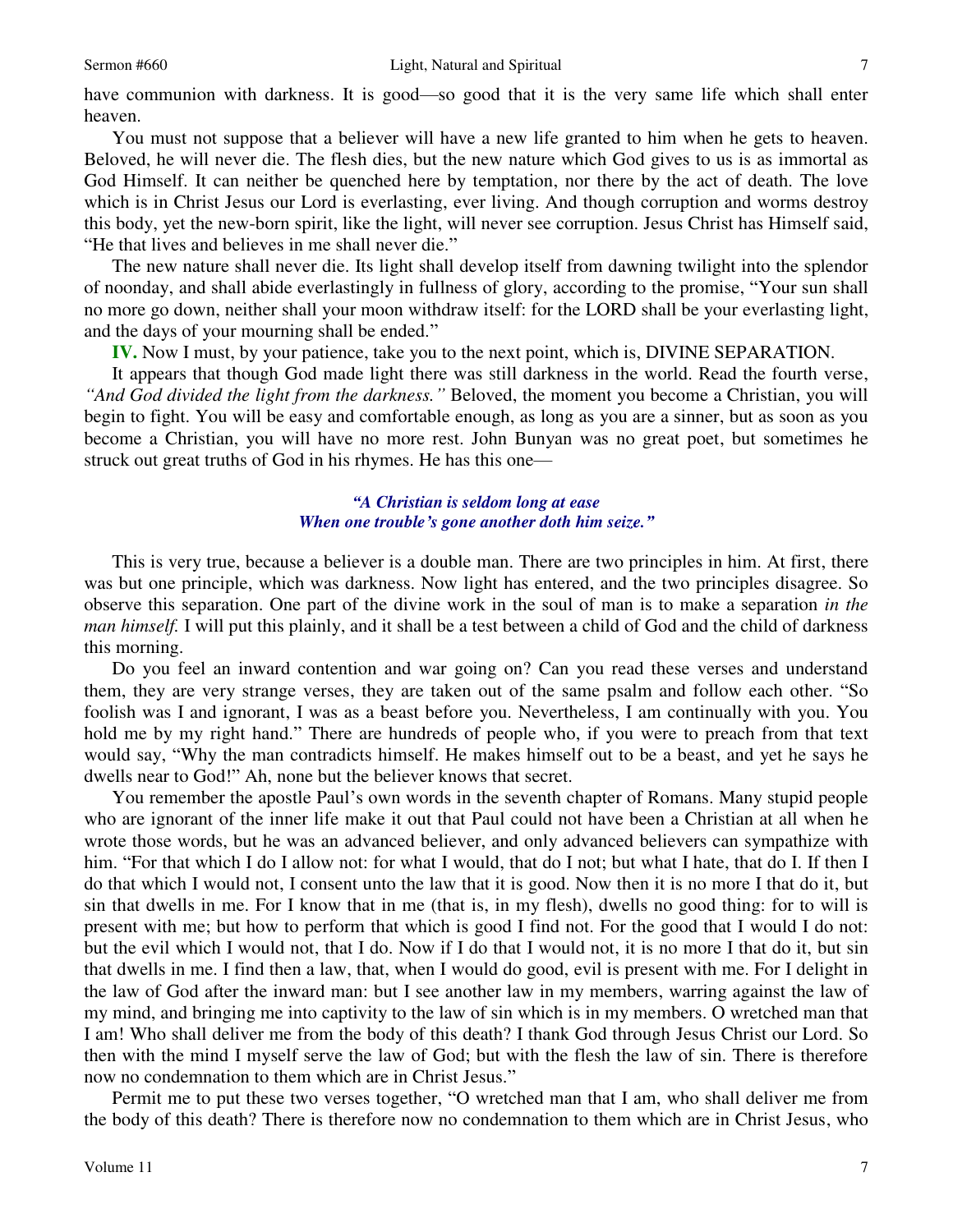walk not after the flesh, but after the Spirit." How can these two things be consistent? Ask the spiritual man, he will tell you, "The Lord divides between light and darkness." Darkness, by itself, will go on comfortably enough, but when the Lord sends in light, there will be a conflict—a terrible conflict too and you will find your own self divided into camps. You will find both Cain and Abel in your heart, Egyptians and Israelites in your soul, and if there be a David in your heart, there will be a Saul too.

 Whereas there is a division within the Christian, there is certain to be *a division without.* As soon as ever the Lord gives to any believer light, he begins to separate himself from the darkness. The world's religion used to satisfy him. If there was a pretty building, and a good-looking minister who could put his words well together, and garnish the altar finely, the child of darkness did not care what he heard whether the Gospel was preached or not. But as soon as ever he receives the light of God, he cries, "All this is nothing to me, millinery, or anything else. I want light and truth, and I cannot go to hear anything but the Gospel." He separates himself from the world's religion, finds out where Christ is preached, and goes there.

 Then as to society, the dead, carnal religionist can get on very well in ordinary society, but it is not so when he has light. I cannot go to light company, wasting the evening, showing off my fine clothes, and talking frivolity and nonsense. Where are the children of light? Very likely down in some Ragged School, where poor men and women seek to bless the little ones. That is the place for the child of light. It does not matter what particular class of society the saints belong to, we shall seek their society. We know we have passed from death unto life, because we love the brethren. The light gathers to itself, and the darkness to itself.

 My dear brethren, what God has divided, let us never unite. God has set an everlasting distance between the sheep and the goats, let us do the same. Christ went without the camp, bearing His reproach, let us therefore come out from among them and be separate. Christ was holy, harmless, undefiled, separate from sinners, let us be nonconformists to the world. Let us dissent from all sin, and be distinguished from the world, even as Jesus Christ was not of the world. This is a work of grace, then, to make a wondrous separation.

#### **V.** Next notice DIVINE NOMINATION.

 Things must have names. Adam named the beasts, but God Himself named the day and the night. Observe the fifth verse, "And God called the light Day, and the darkness called he Night." It is a very blessed work of grace to teach us to call things by their right names. Why did He call the light day and the darkness night, except for this reason, He seems to say, "Let these things be *distinguished*, let light wear its name of *day*, and darkness its title of night." From which I gather that the good which God works in His people must be good always, and can never be described as bad.

 The spiritual aspirations of God's people never can be evil. Carnal reason calls them folly, but the Lord would have us call them good. Here is a man who is panting after graces which will cost him great sacrifices, panting after a spirituality which will separate him from men. It cannot be evil for him to seek the highest possible degree of grace. On the other hand, that which is darkness cannot be light, and must not be called anything but night.

 We have heard of some who have taken the sins of God's people and said, "These are not sins in these people." This is a grievous error, for darkness is darkness, and must be called night wherever it may be, and if I find sin in my father or mother, dearly as I love them, and desire to have them perfect, yet I must not make excuse for it and seek to call darkness day. I must not in myself, when I discern imperfection, find a soft name for it by which I may take away its wickedness. I must call it what it is.

 I remember hearing of a good man, I believe he was such, who fell into drunkenness on one occasion. He was excommunicated from church fellowship, and properly so. But afterwards he became very penitent, and he went about the streets like a man who really should die of grief, and ashamed because of his sin. He could not find peace. A dear brother, who knew something of him, took him aside one day, and said, "Dear brother, have you made a full confession of your sin before God?" He thought he had. "Now, " said the other, "it is a hard thing for me to ask, but I should like to hear you confess this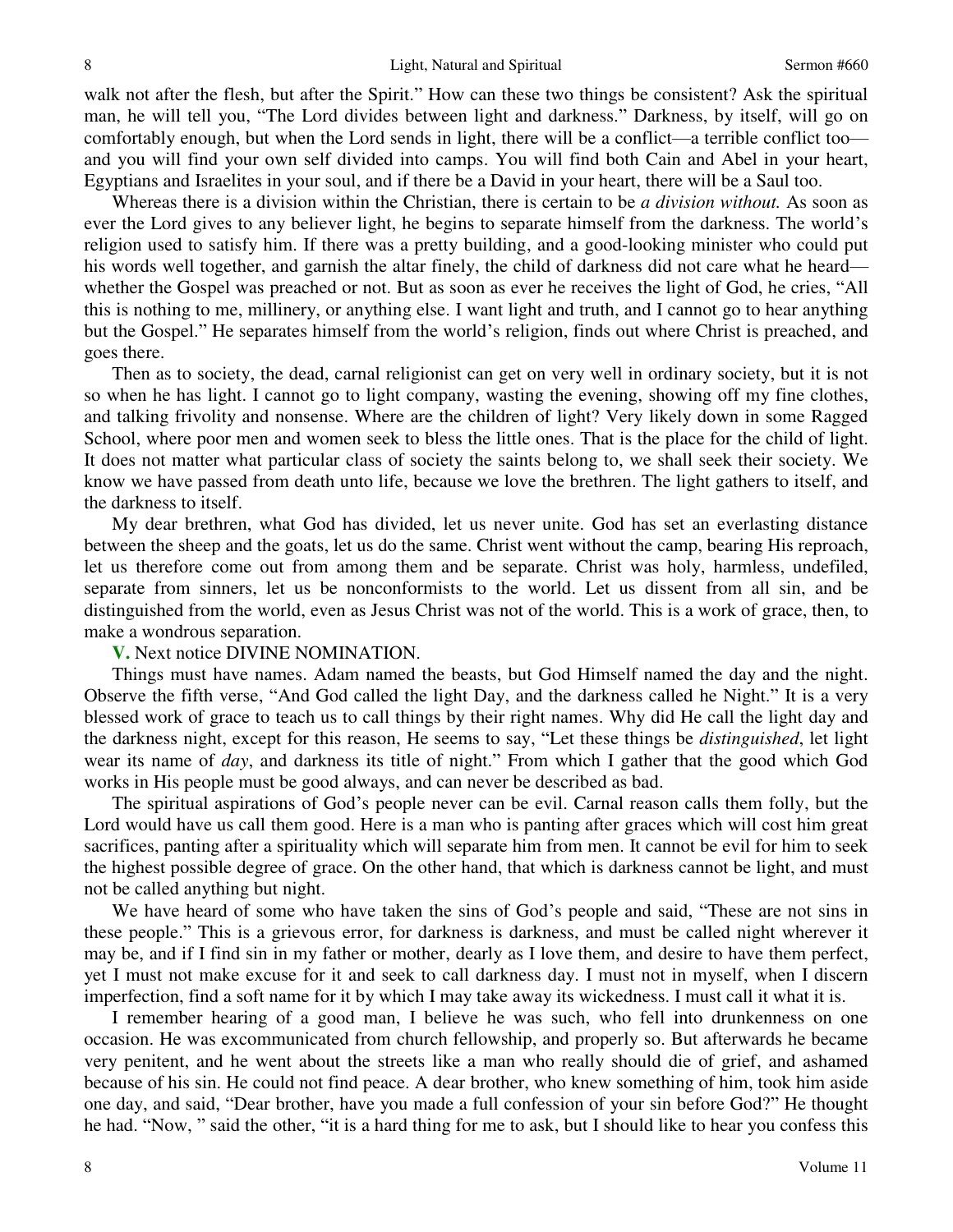sin." So he did. When he came to the act of confessing his sin to God, he said, "Lord, You know I have indulged my appetites, " and so on. He was not a bit better. "Now, " said his friend, "My dear brother, you had better unveil your whole sin, and hide nothing." Then he prayed thus, "Lord, You know *I got drunk*." It was all right as soon as he brought the thing out, and called the darkness night, and went no longer round about.

 The Lord will not hear His people if they call the darkness day. He will not attend to them. He will have them call darkness night. So, let us go where we may, whether in ourselves or in other people, we must learn to call a spade a spade, to call things by their right names. There is a great deal, remember, in the names which we give to things, because they are generally the index of our own estimation of what those things are. It is a work of grace to teach us always to call the light day, and the darkness night.

"But " says one, "can't the right sometimes be wrong?" Never, never. I am asked by a man this question. "There is such and such a church. I am a minister there, and there are some things I don't agree with, and yet I swear I do. I swear that, *ex animo*, I agree, although I do not. If I did not swear, I should lose my sphere of usefulness. If I don't swear it, I shall never have an opportunity of doing good." My dear friend, you have nothing to do with that. Whether you are doing good or mischief, your business is to call darkness night, and light day. Never do a bad thing, though you might hope to achieve a world of good by it. Right is never wrong and wrong is never right. It cannot be right for a man to do evil that good may come. Of those who hold such maxims it is written, "Their damnation is just." Let the light be called day and the darkness night.

 Observe again—this is somewhat remarkable—that we read in the next sentence, "And the evening and the morning were the first day." Who called it so? I do not find that God did, yet it is in the book of God and therefore I cannot take exception to it. How is it? The evening! Why the evening was darkness and the morning was light. The two together are called by the same name that is given to the light alone! What then?

 Why beloved, in every believer there is darkness and there is light, and yet he is not to be named a sinner because there is sin in him, but he is to be named from the major part of him, he is to be named from the grander quality. He is to be named a *saint* because there is saintness in him notwithstanding all the sin. Now this will be a comforting thought to those of you who are mourning your infirmities.

 While I was talking about light, you said, "Yes, thank God I have some. I know the difference between it and darkness, yet for all that, darkness is my daily pest and trouble. Can I be a child of God while there is any darkness in me?" Dear brethren, you like the day take not your name from the evening, but from the morning. From the day you shall be called altogether, as if you were now perfectly what you will be soon. You shall be called the child of the light though there is darkness in you still. You are named after what is the predominating quality in the sight of God, which will one day be the only principle remaining.

 Observe that the evening is put first. We naturally have darkness first, and it is often first in our mournful apprehension, as we have to come to God with, "God be merciful to me, a sinner." The place of the morning is second, for it only dawns because of divine grace. But O beloved, it is a blessed aphorism of John Bunyan, that that which is last, lasts forever. That which is first, has to give up its turn to the last. But nothing comes after the last. So that, though I am darkness, when once I am light in the Lord, there is no evening to follow. Your sun shall no more go down. The first day in this life is an evening and a morning, but the second day, when we shall be with God forever, shall be a day with no evening, but one, sacred, high, eternal noon.

 I have thus opened up a few experiential secrets. Some of you can say, "I understand it, for I feel it all in my life. I trust I am a new creature." Dear friends, let me congratulate you. Let me say to you, "Walk in the light of God. Live as children of the light. Be you ever with your faces towards the sun. Seek Christ, long to be made like Him, and never be content till, like the angel whom Milton speaks of, who dwells in the sun, you come to dwell in God, and lose yourself most blessedly by being swallowed up and filled with all the fullness of His glory."